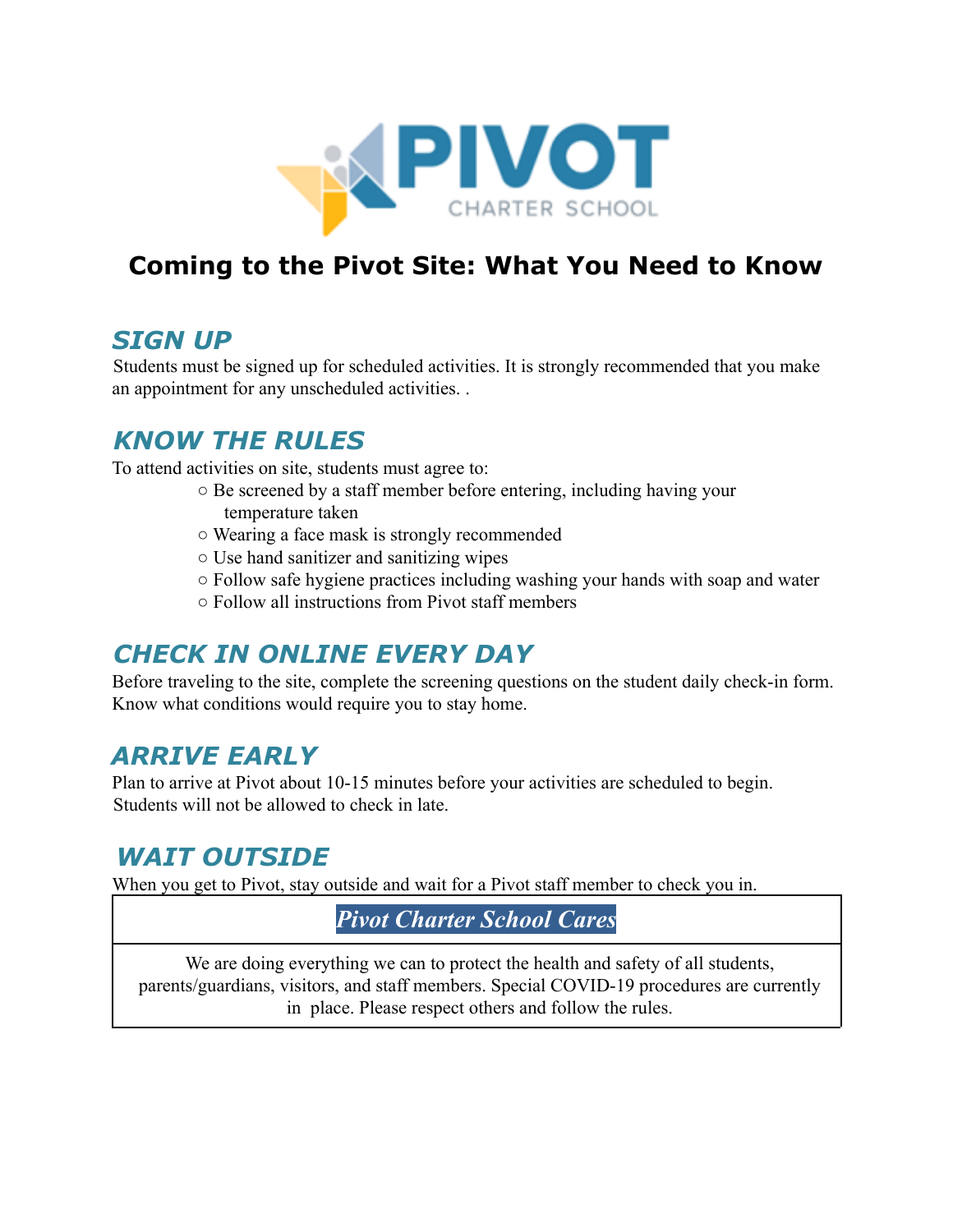

### *Screening Information for Students*

Students under the age of 18 should be accompanied by a parent/guardian during the screening process whenever possible.

#### *QUESTIONS*

If the student can answer "yes" to any of the following questions, stay home and do not visit the site.

- Question 1: In the past 24 hours, have you or anyone in your household had any of the following symptoms that are not caused by another condition: sore throat, cough, headache, congestion, nausea or vomiting, diarrhea, chills, body aches, chest pain, fatigue, shortness of breath, loss of smell, loss of taste, fever at or greater than 100 degrees Fahrenheit?
- Question 2: Within the past 14 days, have you or anyone in your household had contact with anyone that you know had COVID-19 or the COVID symptoms listed in Question 1?
- Question 3: Have you or anyone in your household been tested for COVID-19 due to exposure or symptoms, or had a positive COVID-19 test for active virus in the past 10 days?

#### *TEMPERATURE*

Take your temperature right before you go to Pivot. If you have a temperature at or greater than 100 degrees Fahrenheit, stay home and do not visit the site. Your temperature will also be taken at the site by the staff member checking you in.

## **ACCESS THE DAILY CHECK-IN FORM HERE FOR PIVOT CHARTER SCHOOL SAN DIEGO:**